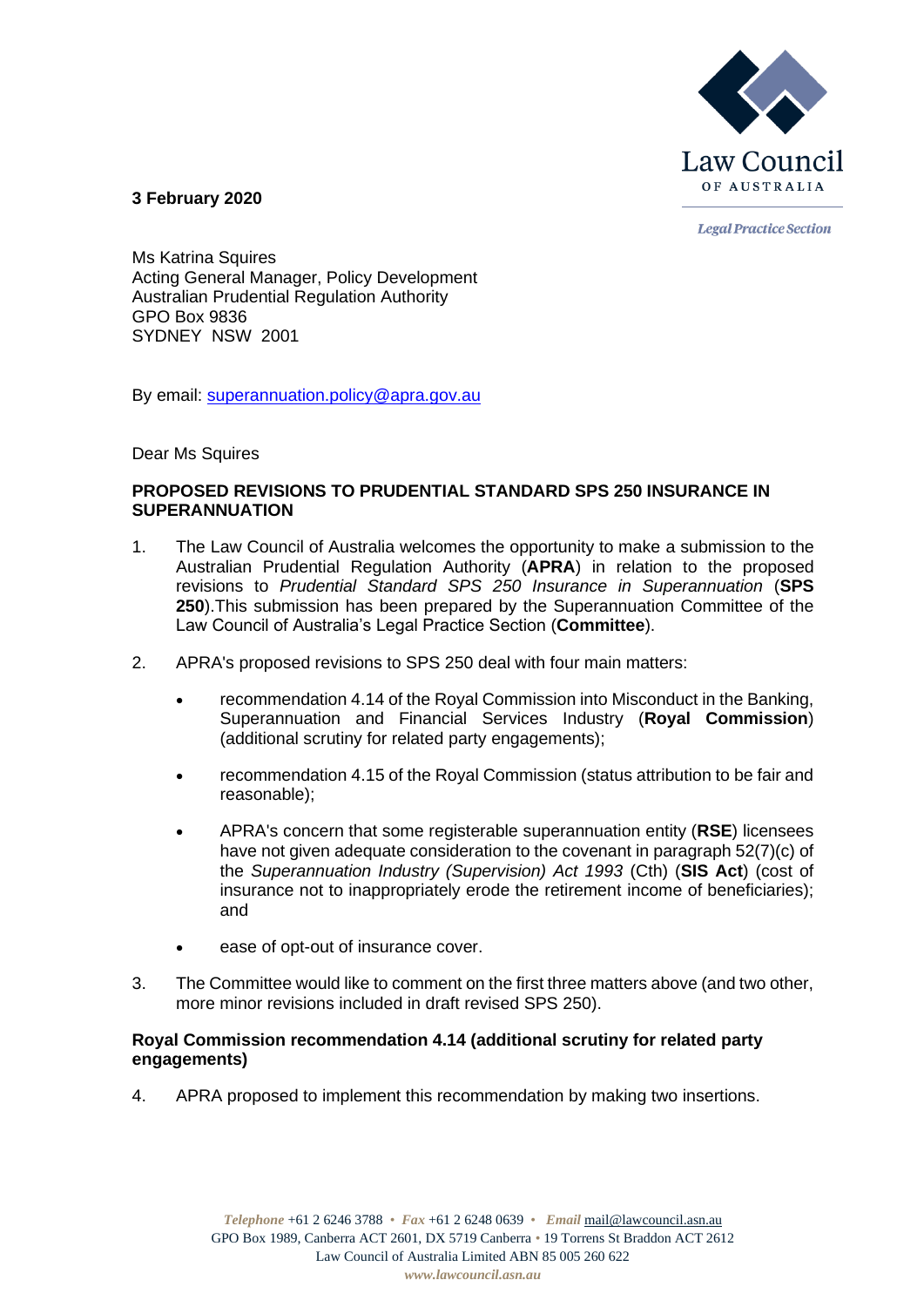### *Paragraphs 24 and 25 – independent certification*

- 5. First, APRA proposes to insert new paragraphs 24 and 25 as follows:
	- *24. An RSE licensee must obtain independent certification that an insurance arrangement, or any other arrangement entered into in relation to the provision of group insurance:*
		- *(a) is in the best interests of the beneficiaries; and*
		- *(b) otherwise satisfies all applicable legal and regulatory requirements, where the insurance arrangement or other arrangement:*
		- *(c) is with a related party insurer; or*
		- *(d) gives priority or privilege to an insurer.*
	- *25. An RSE licensee that is required to obtain independent certification under paragraph 24 must provide the certification to APRA within five business days of its receipt by the RSE licensee and no later than one calendar month prior to the RSE licensee:*
		- *(a) entering into a new insurance arrangement; or*
		- *(b) renewing an existing insurance arrangement.*

*If an insurance arrangement is for a term of, or exceeding, three years, the certification must be provided to APRA on a biennial basis.*

- 6. The Committee suggests that the certification in subparagraph 24(a) could be alternatively framed to the effect 'that it is open to the trustee to form the view that the proposed arrangement is in the best interests of beneficiaries'. The advantage of this alternative formulation is that, while achieving the policy intent (in that a trustee could not enter into the arrangement without that certification), it clarifies and confirms that the best interests decision is one that is made by the trustee. Otherwise, it could be inferred from the above drafting that the responsibility for the best interests decision is being passed to the relevant independent certifier. This will also potentially avoid difficulties, from an insurance and liability perspective, for the independent certifier. The further advantage of this alternative form of certification is that it also permits the trustee to form the view (taking into account other relevant factors) that the arrangement is not in the best interests of beneficiaries. This determination would be very difficult for a trustee under the current absolute certification.
- 7. The Committee is concerned that subparagraph 24(d) is unclear and, therefore, the circumstances in which a trustee may or may not need to obtain independent certification (where the insurer is not a related party) will be uncertain.
- 8. The Committee acknowledges that the Commissioner used the words 'by which the insurer is given a priority or privilege' in recommendation 4.14 and appreciates that APRA has adopted virtually identical language. However, in order to understand what the Commissioner was concerned with, it is necessary to go back to the discussion in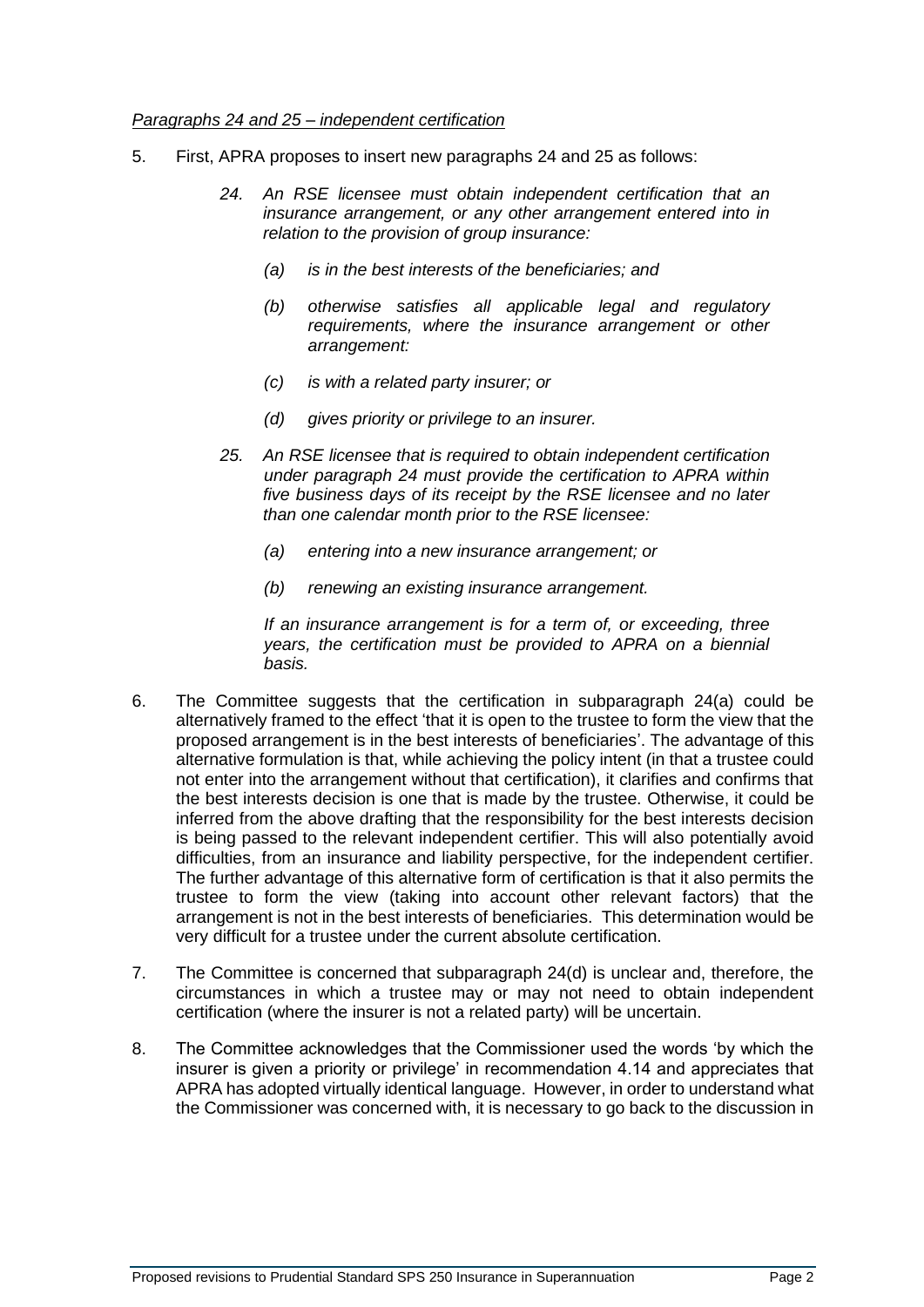the Final Report. That discussion focussed on related party insurers and 'questions of conflict', before continuing (emphasis added):

*And because conflicts can arise not only from legal structure but also from contractual arrangements, the same obligation should apply to any RSE licensee that has a contract, arrangement or understanding with a life insurer by which the life insurer is afforded a priority or privilege in connection with the provision of group life insurance to the RSE licensee.*

9. With the benefit of this context, the Committee suggests that the scope of subparagraph 24(d) should be refined by replacing the proposed text with:

> *gives, to an insurer that is not a related party, priority or privilege such as to raise questions of conflict of the kind that would be raised if the insurer were in fact a related party.*

- 10. This would mean that 'priority or privilege' that did not rise to the relevant level would not trigger the requirement to obtain certification. Almost all insurance arrangements arguably involve 'priorities' or 'privileges' of one kind or another for the insurer and yet the Commissioner plainly did not intend that the certification requirement would be triggered in virtually all cases.
- 11. As a small point, the words 'where the insurance arrangement or other arrangement' in subparagraph 24(b) should be brought down onto their own separate line (without any paragraph lettering), or alternatively (c) and (d) should be subparagraphs of (b) (indented as (i) and (ii)).

## *Paragraph 18(n) – insurance arrangement to 'address' trustee's termination right*

12. Secondly, APRA proposes to add to the list of matters that must be addressed in an insurance arrangement (in the paragraph proposed to be renumbered paragraph 18), by inserting a new subparagraph (n) as follows:

> *the RSE licensee's right to terminate the insurance arrangement, should an independent certification received under paragraph 24 be negative.*

13. The Committee notes that, at present, few if any insurance arrangements will address, in terms, a termination right in the event of a 'negative' independent certification. Some arrangements (indeed, one would expect, many arrangements) would address that matter indirectly, by giving the trustee a termination right in the event that the arrangement was considered to be contrary to law or the trustee's duties. However, it would be preferable to refine paragraph 18(n) by replacing the proposed text with:

> *a right of the RSE licensee to terminate the insurance arrangement, should the arrangement not be in the best interests of the beneficiaries or otherwise fail to satisfy applicable legal and regulatory requirements.*

14. The Committee anticipates that, in some cases, an insurance arrangement may need to be renegotiated in order to deal with the possibility of an adverse certification. The Committee suggests that APRA should consider amending its prudential standards for life companies to require them to allow a superannuation trustee to have appropriate termination rights, in turn to ensure that there are no barriers to trustees complying with APRA's proposed amendments to SPS 250.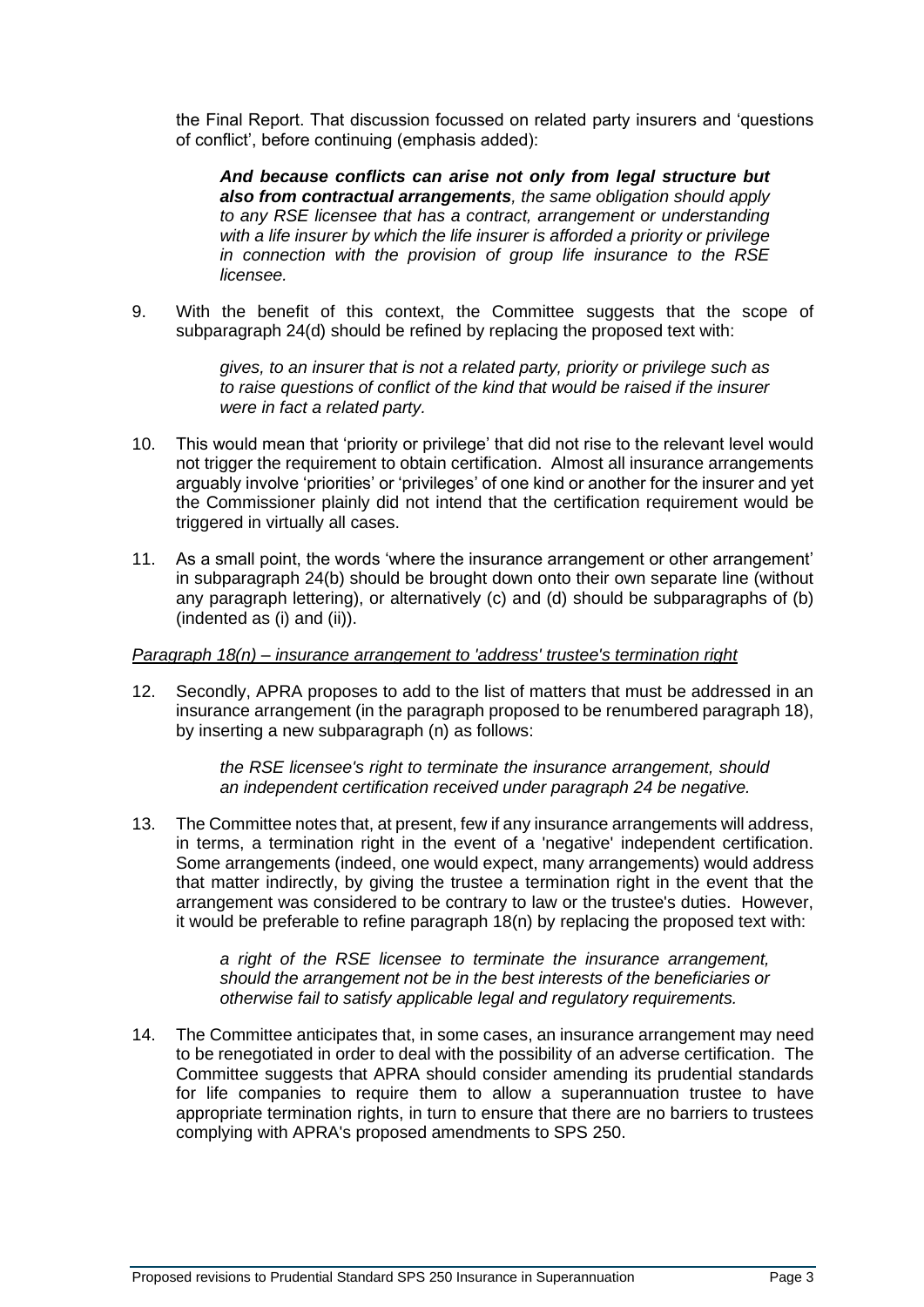## **Royal Commission recommendation 4.15 (status attribution to be fair and reasonable)**

15. APRA proposes to implement this recommendation by inserting a new paragraph 19 as follows:

> *Any status attributed to a beneficiary (including a class or cohort of beneficiaries) in connection with the provision of insurance must be fair and reasonable.*

16. However, the Committee notes that recommendation 4.15 is in these terms (emphasis added):

> *APRA should amend Prudential Standard SPS 250 to require RSE licensees to be satisfied that the rules by which a particular status is attributed to a member in connection with insurance are fair and reasonable.*

17. The Committee suggests that what should be required to be fair and reasonable are (consistent with the text of the recommendation) the rules under which attribution occurs. Attribution of status that is not fair or reasonable (notwithstanding rules that are fair and reasonable) – for example, a mistaken attribution caused by a processing error – should not fall within the paragraph. That is not a scenario with which the Commissioner was concerned and such a scenario would be adequately dealt with by existing law, for example the duty of care, skill and diligence in paragraph 52(2)(b) of the SIS Act.

## **Cost of insurance not to inappropriately erode the retirement income of beneficiaries**

18. APRA proposes to address its concerns in this respect by adding the words bolded to subparagraph (a) of the 'Insurance strategy' requirements in SPS 250 (proposed to be renumbered paragraph 16), under which the trustee must document:

> *how the RSE licensee has regard to each of the factors in section 52(7) of the SIS Act, and specifically how it has confirmed that the level and type of cover will not inappropriately erode the retirement income of beneficiaries;*

- 19. The Committee suggests that this amendment should not be made. Apart from anything else, the amendment unavoidably suggests that the covenant in paragraph 52(7)(c) is, somehow, more important than the covenants in paragraphs 52(7)(a) (formulate, review regularly and give effect to an insurance strategy), 52(7)(b) (consider the cost to all beneficiaries of offering or acquiring insurance) and 52(7)(d) (do everything that is reasonable to pursue an insurance claim). The Committee doubts that it is APRA's intention to make such a suggestion but it is, nevertheless, an implication that would inevitably be drawn if the amendment were to be made.
- 20. The Committee is not aware of any suggestion that paragraph 52(7)(c) is inadequate. APRA's concern 'that some RSE licensees have not been giving adequate consideration' to the covenant could, in the Committee's respectful view, be addressed in better ways than by singling out (and then essentially reiterating) paragraph 52(7)(c) in SPS 250.